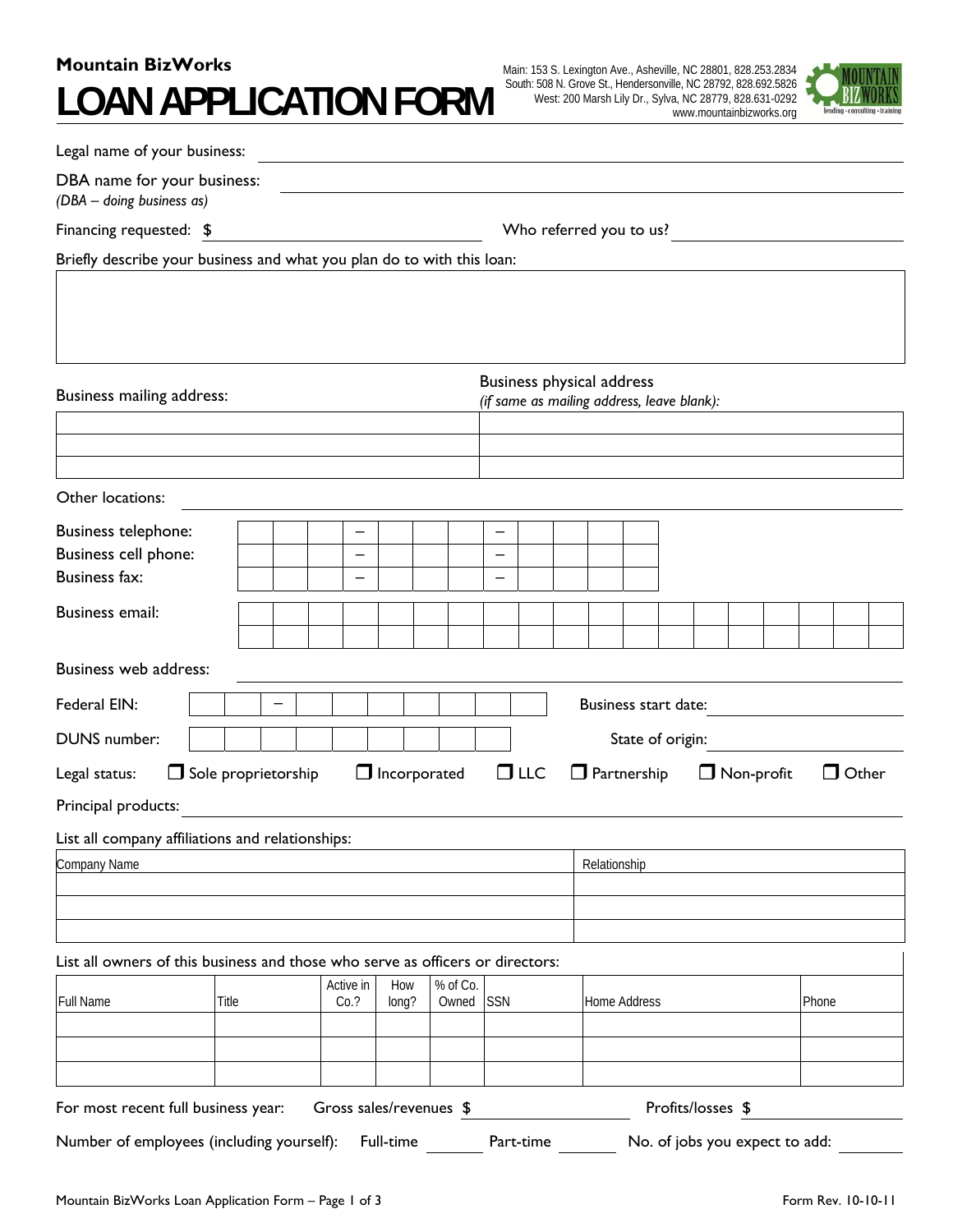| Past due IRS payments? $\Box$ Yes $\Box$ No |                      | Do you do business online? $\Box$ Yes     |            | $\square$ No                      |
|---------------------------------------------|----------------------|-------------------------------------------|------------|-----------------------------------|
| IRS payment plans?                          | $\Box$ Yes $\Box$ No | Is this a home-based business? $\Box$ Yes |            | $\Box$ No                         |
| Tax liens?                                  | $\Box$ Yes $\Box$ No | Facilities:                               | $\Box$ Own | $\Box$ Rent                       |
| Litigations?                                | $\Box$ Yes $\Box$ No | Operation status:                         |            | □ Open full-time □ Open part-time |

# **COMPANY REFERENCES**

| <b>Bank name:</b> | <b>Branch:</b> | <b>Acct. #:</b> |
|-------------------|----------------|-----------------|
| Contact:          | Phone:         | Fax:            |
| <b>CPA firm:</b>  | <b>Branch:</b> |                 |
| Contact:          | Phone:         | Fax:            |
| Law firm:         | <b>Branch:</b> |                 |
| Contact:          | Phone:         | Fax:            |
| Insurance agent:  | <b>Branch:</b> |                 |
| Contact:          | Phone:         | Fax:            |

## **PROPOSED SOURCES AND USES OF FINANCING**

| <b>Sources</b>               | <b>Amount</b> | <b>Uses</b>                   | <b>Amount</b> |
|------------------------------|---------------|-------------------------------|---------------|
| Mountain BizWorks   \$       |               | Equipment   \$                |               |
| Bank $\sqrt{S}$              |               | Leasehold improvements   \$   |               |
| Equity – other $\frac{1}{2}$ |               | Working capital $\frac{1}{2}$ |               |
| Owner cash contribution   \$ |               | Inventory $\frac{1}{2}$       |               |
| Other $\frac{1}{3}$          |               | Marketing $\frac{1}{2}$       |               |
|                              |               | Other $\frac{1}{3}$           |               |
| Total Sources   \$           |               | Total Uses   \$               |               |

*Your Total Sources must equal your Total Uses.* 

# **SUMMARY OF COLLATERAL**

| <b>Item</b>                 | <b>Appraised / Purchase Value</b> | <b>Outstanding Debt / Leases</b> |
|-----------------------------|-----------------------------------|----------------------------------|
| Land / buildings $\sqrt{2}$ |                                   | \$                               |
| Inventory $\frac{1}{2}$     |                                   | \$                               |
| Accounts receivable   \$    |                                   | \$                               |
| Machinery / equipment   \$  |                                   | \$                               |
| Furniture / fixtures   \$   |                                   | \$                               |
| Real estate $\frac{1}{2}$   |                                   | \$                               |
| Automobile   \$             |                                   | \$                               |
| Stocks, bonds, etc.   \$    |                                   | \$                               |
| Other                       | \$                                | \$                               |
| Total Collateral   \$       |                                   | \$                               |